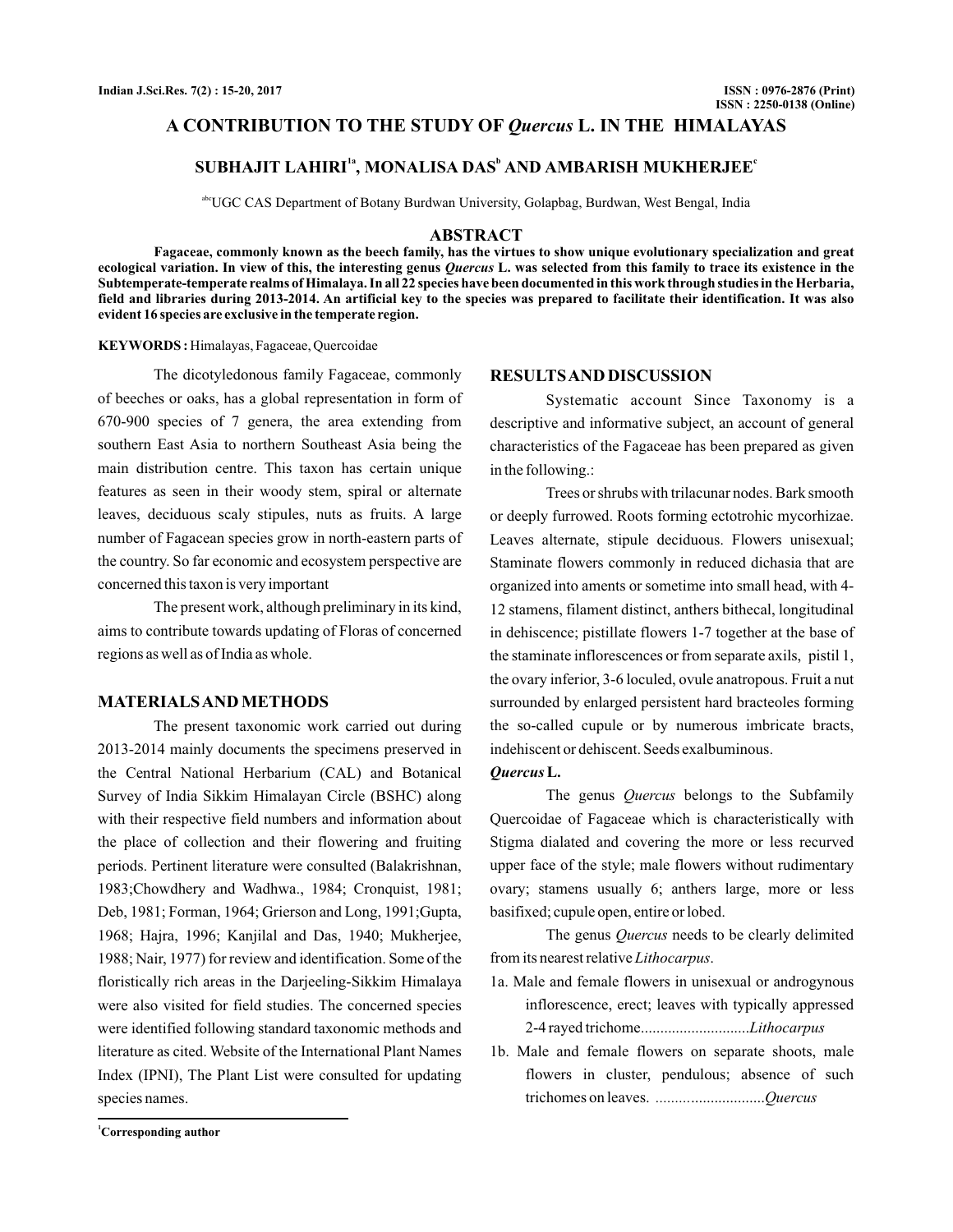#### **Key to the Species**

- 1a. Deciduous tree or shurb.........................2
- 1b. Evergreen large tree.............................. 5
- 2a. Small tree or shurb up to 10 ft., leaves undulate or shallowly lobed, dark bluish-green above ..................Q.<sup>x</sup>undulata
- 2b. Large tree up to 80 ft............................. 3
- 3a. Leaves lobbed, nearly sessile, acorn pedunculate..................................... *Q. robur*
- 3b. Leaves serrated and petiolate................ 4
- 4a. Leaf- margin coarsely serrate up to base, oblongelliptic, acuminate, round or cuneate base ...................... *Q. acutissima*
- 4b. Leaf-margin coarsely dentate, usually entire toward base, obovate, acute, base cuneate...................... .................. *Q. griffithii*
- 5a. Leaf base caudate or round................... 6
- 5b. Leaf base acute or cuneate...................12
- 6a. Leaves usually entire, glabrous on both side.............................. *Q. floribunda*
- 6b. Leaves serrate or spinuous toothed ............................ ..........................7
- 7a. Nerves 6-8 pairs.................................... 8
- 7b. Nerves 10- 20 pairs............................ 10
- 8a. Nerves forked........................................ 9
- 8b. Nerves not forked and strong…… *Q. ilex*
- 9a. Leaves short petioled, rusty tomentose beneath ............................. *Q. semicarpifolia*
- 9b. Leaves with densely stalked stellate tomentose beneath ................... *Q. senescens*
- 10a. Tree with dark-grey bark...................11
- 10b. Tree with massively ridged grey-brown bark; leaves wedge shape, dark yellow-green, shining above, very pubescent below............................. *Q. michauxii*
- 11a. Leaves ovate-elliptic or obovate, glabrous above, pale tomentose beneath.......................................... *Q. lanata*
- 11b. Leaves more narrowly ovate-elliptic or lanceolate, more sharply serrate, densely white tomentose beneath............................................ *Q. oblongata*
- 12a. Leaves glabrous beneath, nerves 15-25 pairs, straight, margin toothed almost base, dark green, shining above......... *Q. lamellosa*
- 12b. Leaves pilose, pubescent or glaucous beneath.....................................................13
- 13a. Leaf apex sub-obtuse, densely tomentose beneath................ *Q. helferiana*
- 13b. Leaf apex acuminate........................ 14
- 14a. Nerves 10-13 pairs, slender and arched Leaves coriaceous, elliptic to lanceolate, sharply toothed in upper half, susilvery beneath.......... *Q*. *thomsoniana*
- 14b. Nerves 13-30 pairs, not slender and arched ........................................................ 15
- 15a. Bark grey or blackish grey.................16
- 15b. Bark, dark reddish grey brown, with broad, thin, rouded ridges, scaly; nut oblong-ovoid brown; cup, saucer-shaped covered with thin imbricate reddish brown scales.............................................. *Q. rubra*
- 16a. Leaves elliptic.................................. 17
- 16b. Leaves ovate or oblong-lanceolate.........................18
- 17a.Leaves glabrous above, grayish appressed pubescent beneath, acorn ellipsoid............................. *Q. glauca*
- 17b. Leaves glaucous beneath, acorn subglobose....... ......................... *Q. oxyodon*
- 17c. Yong leaves densely fulvous tomentose, glabrate when young, cupule 2/3 covered with lamellate ring like fulvo-tomentose scale.................................. *Q. rex*
- 17d. Leaves glaucous beneath, margin bluntly serrate, acorn oblong, cupule villous..................................... *Q. semiserrata*
- 18a. Leaves glossy, finely pubescent beneath, flowers in fascicled spike..................................... *Q. lineata*
- 18b. Leaves pilose beneath, cup sub-hemispheric, 9zonate ......... *Q. patkoiensis*
- 18c. Leaves shining above, reticulate beneath, cup deep hemispheric or obconic...................... *Q. mespilifolia*

#### **Species Enumeration**

- 1. *Quercus × undulata* Torr. Ann. Lyceum Nat. Hist. NewYork 2: 248 1828.
- 2. Quercus acutissima Carruth. J. Linn. Soc., Bot. 6:33 1862.
- 3. Quercus floribunda Lindl. ex A.Camus Chênes Atlas 2: 131 1935.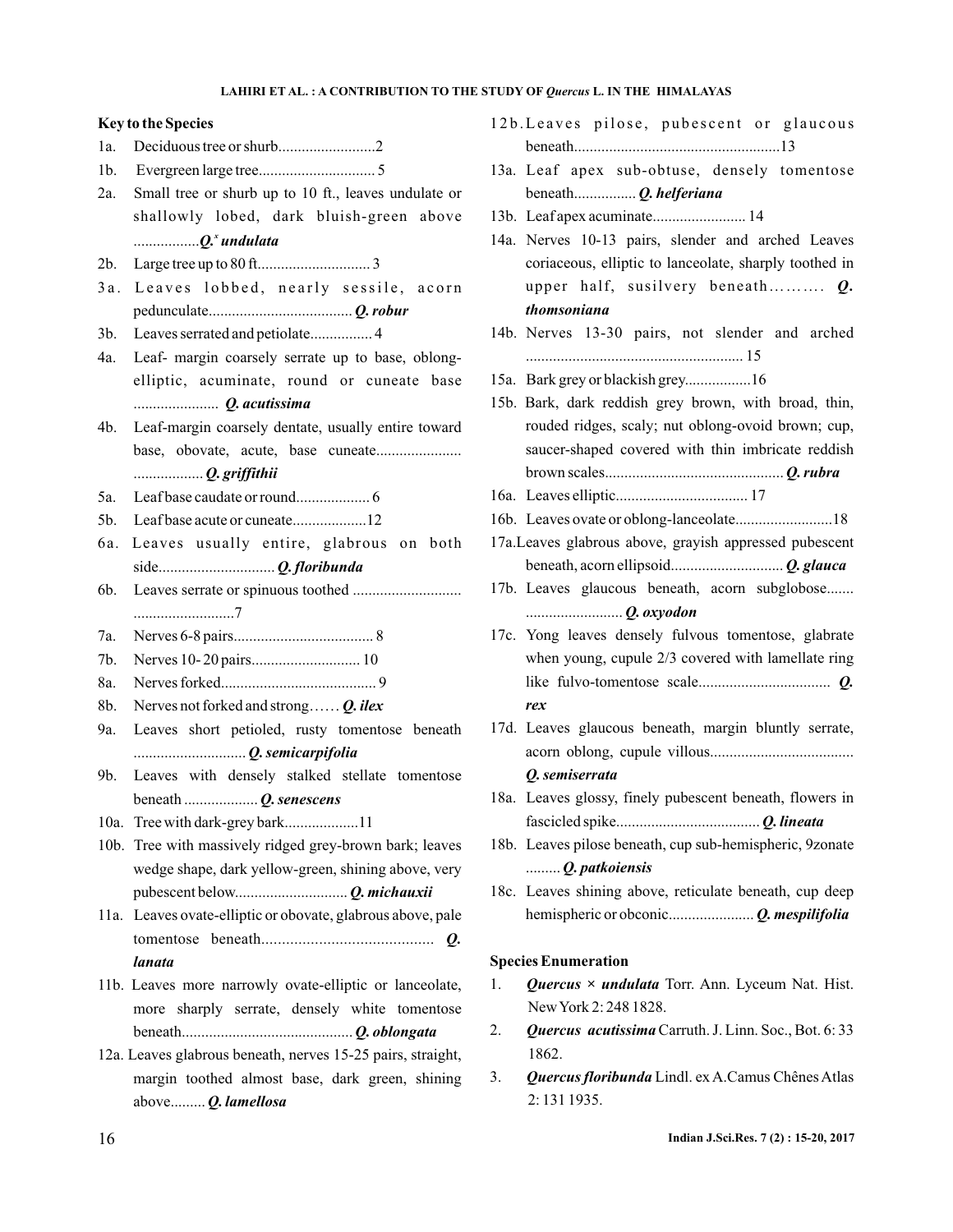- 4. **Quercus glauca** Thunb. Syst. Veg. ed. 14 858 1784. Specimen examined : On the way to Bey, North Sikkim, R.C Srivastava, 10324.
- 5. Quercus griffithii Hook.f. & Thomson ex Miq. Ann. Mus. Bot. Lugduno-Batavi 1: 104 1864.
- Specimen examined:Anon, Khasi Hills, 439492.
- 6. **Quercus helferiana** A.DC., Prodr. 16(2): 101. 1864.
- 7. Quercus ilex L., Sp. Pl. 995. 1753.
- 8. **Quercus lamellosa** Sm. Cycl. 29: 23. 1819. Specimen examined:10 th Mile, South Sikkim, S.K.Rai & S.Prodhan, 23989; Way to Tholung, North Sikkim, D.Maity, 23243.
- 9. **Quercus lanata** Sm. Cycl. 29: 27. 1819.
- 10. Quercus lineata Blume Bijdr. 523. 1826.

Specimen examined: Sikkim, 440286.

11. Quercus mespilifolia Wall. ex A.DC. Prodr. 16(2): 101. 1864.

- 12. Quercus michauxii Nutt. Gen. N. Amer. Pl. 2: 215. 1818.
- 13. Quercus oblongata D.Don Prodr. Fl. Nepal. 57 1825.
- 14. Quercus oxyodon Miq. Ann. Mus. Bot. Lugduno-Batavi 1: 114 1864.
- 15. Quercus patkoiensis A.Camus Bull. Soc. Bot. France 80: 353 1933.
- 16. *Quercus rex* Hemsl. Hooker's Icon. Pl. 27: t. 2663. 1899.
- 17. Quercus robur L. Sp. Pl. 996. 1753.
- 18. *Quercus rubra* L. Sp. Pl. 996. 1753.
- 19. Quercus semecarpifolia Sm. Cycl. 29: 20. 1819.
- 20. Quercus thomsoniana A.DC, Prodr. 16(2): 98. 1864.
- 21. Quercus semiserrata Roxb. Fl. Ind. ed. 1832 3: 641. 1832.
- Specimen examined:Tendong R.F, South Sikkim, B. K.Shukla, 206901.

| $\overline{SI}$ No. | Name of the Species | Western Himalaya         | Eastern Himalaya             | North Eastern Himalaya   |  |  |
|---------------------|---------------------|--------------------------|------------------------------|--------------------------|--|--|
| 1.                  | $Q$ . $^x$ undulata | $^{+}$                   | L,                           |                          |  |  |
| 2.                  | Q.acutissima        | $\blacksquare$           | $^{+}$                       | $+$                      |  |  |
| 3.                  | Q. floribunda       | $^{+}$                   | $\overline{\phantom{a}}$     | $\overline{\phantom{0}}$ |  |  |
| 4.                  | Q.glauca            | $+$                      | $^{+}$                       | $^{+}$                   |  |  |
| 5.                  | Q.griffithii        |                          | $^{+}$                       | $+$                      |  |  |
| 6.                  | Q.helferiana        |                          | $\qquad \qquad \blacksquare$ | $+$                      |  |  |
| 7.                  | $Q.$ <i>ilex</i>    | $+$                      | $\overline{\phantom{a}}$     |                          |  |  |
| 8.                  | Q. lamellosa        |                          | $^{+}$                       | $^{+}$                   |  |  |
| 9.                  | $Q$ .lanata         | L,                       | $^{+}$                       | $^{+}$                   |  |  |
| 10.                 | Q. lineata          | $\overline{\phantom{a}}$ | $\blacksquare$               | $\boldsymbol{+}$         |  |  |
| 11.                 | Q. mespilifolia     | $\blacksquare$           | $^{+}$                       | $\blacksquare$           |  |  |
| 12.                 | Q. michauxii        | $^{+}$                   | $\blacksquare$               | $\overline{\phantom{0}}$ |  |  |
| 13.                 | Q. oblongata        | $^+$                     | $\! + \!\!\!\!$              | $\overline{\phantom{0}}$ |  |  |
| 14.                 | $Q$ .oxyodon        | $\blacksquare$           | $\! + \!\!\!\!$              | $^{+}$                   |  |  |
| 15.                 | Q.patkoiensis       | $\blacksquare$           | -                            | $^{+}$                   |  |  |
| 16.                 | $Q$ <i>rex</i>      | $\blacksquare$           | $\blacksquare$               | $^{+}$                   |  |  |
| 17.                 | Q.robur             | $^{+}$                   | $\qquad \qquad \blacksquare$ | $\overline{\phantom{a}}$ |  |  |
| 18.                 | Q.rubra             | $^{+}$                   | $\overline{\phantom{0}}$     | $\overline{\phantom{0}}$ |  |  |
| 19.                 | Q.senescens         | $\blacksquare$           | $\! + \!\!\!\!$              | $\blacksquare$           |  |  |
| 20.                 | Q.semecarpifolia    | $+$                      | $^{+}$                       | $+$                      |  |  |
| 21.                 | Q.semiserrata       | $\blacksquare$           | $\! + \!\!\!\!$              | $\! + \!\!\!\!$          |  |  |
| 22.                 | Q.thomsoniana       |                          | $^{+}$                       | $^{+}$                   |  |  |
|                     | Total               | 9                        | 12                           | 13                       |  |  |
|                     |                     |                          |                              |                          |  |  |

# **Table 1: Distribution of Quercus L. in Different Zone of Himalayans Region**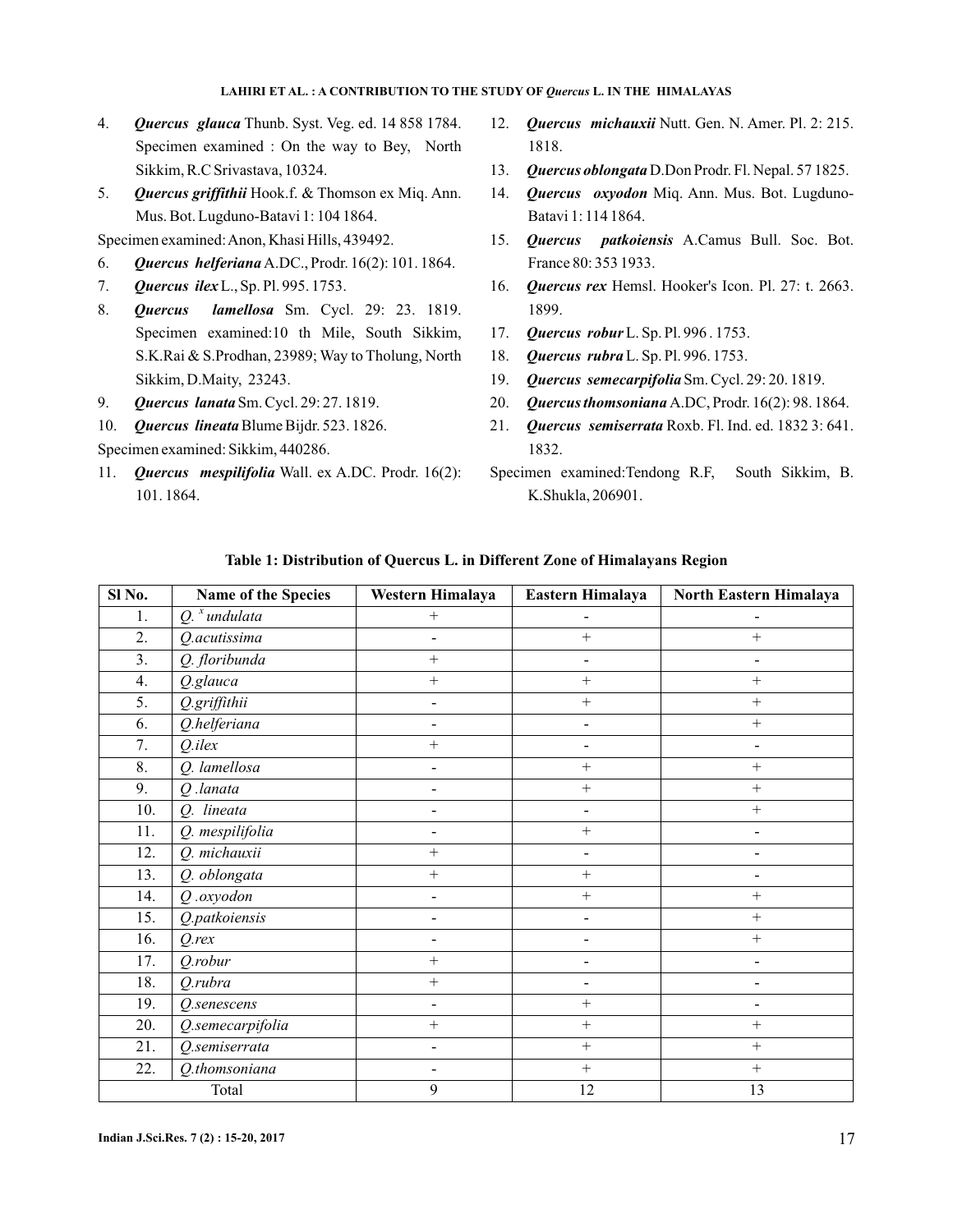

Figure 1: Relative Distribution of *Quercus* in Different Regions of Himalaya

| Sl No.       | <b>Name of The Species</b> | Western Himalaya         |                          | Eastern Himalaya         |                          | <b>North Eastern Himalaya</b> |                          |                          |        |                          |  |
|--------------|----------------------------|--------------------------|--------------------------|--------------------------|--------------------------|-------------------------------|--------------------------|--------------------------|--------|--------------------------|--|
|              |                            | <b>Tropical</b>          | Temperate                | <b>Alpine</b>            | Trop.                    | Temp.                         | Alp.                     | Trop.                    | Temp.  | Alp.                     |  |
| 1.           | $Q^x$ undulata             | $^+$                     |                          |                          |                          |                               | $\overline{\phantom{0}}$ | -                        |        |                          |  |
| 2.           | O.acutissima               | $\overline{\phantom{0}}$ | $\overline{\phantom{0}}$ | $\overline{\phantom{0}}$ | $\overline{\phantom{0}}$ | $^+$                          | $\overline{\phantom{a}}$ | $\overline{a}$           | $^{+}$ | $\overline{\phantom{0}}$ |  |
| 3.           | Q. floribunda              | $^{+}$                   | $^{+}$                   | $\overline{\phantom{0}}$ | $\overline{\phantom{a}}$ |                               | $\overline{\phantom{0}}$ | $\overline{\phantom{0}}$ |        |                          |  |
| 4.           | Q.glauca                   | $^{+}$                   | $^{+}$                   | $\overline{\phantom{0}}$ |                          | $^{+}$                        | $\overline{\phantom{a}}$ | $^{+}$                   |        |                          |  |
| 5.           | Q.griffithii               | $\overline{\phantom{0}}$ |                          | $\overline{\phantom{0}}$ |                          | $^+$                          | $\overline{\phantom{0}}$ | $^{+}$                   |        |                          |  |
| 6.           | Q.helferiana               | $\overline{\phantom{0}}$ | $\overline{\phantom{0}}$ | $\overline{\phantom{0}}$ | $\overline{\phantom{a}}$ | -                             | $\overline{\phantom{a}}$ | $^{+}$                   |        | $\overline{\phantom{0}}$ |  |
| $\mathbf{r}$ | $O.$ <i>ilex</i>           | $^{+}$                   |                          | $\overline{\phantom{0}}$ | $\overline{\phantom{0}}$ |                               | $\overline{\phantom{0}}$ | $\overline{\phantom{0}}$ |        |                          |  |
| 8.           | O. lamellosa               | $\overline{\phantom{a}}$ | -                        | $\overline{\phantom{a}}$ |                          |                               | $\overline{\phantom{a}}$ | $^+$                     |        |                          |  |

9. *Q .lanata*  $\begin{vmatrix} - & 1 \\ - & 1 \end{vmatrix}$  +  $\begin{vmatrix} + & 1 \\ - & 1 \end{vmatrix}$  +  $\begin{vmatrix} + & 1 \\ - & 1 \end{vmatrix}$  +  $\begin{vmatrix} + & 1 \\ - & 1 \end{vmatrix}$  + 10. *Q. lineata*  $\begin{vmatrix} - & 1 \\ - & 1 \end{vmatrix}$  -  $\begin{vmatrix} - & 1 \\ - & 1 \end{vmatrix}$  -  $\begin{vmatrix} - & 1 \\ - & 1 \end{vmatrix}$  -  $\begin{vmatrix} + & 1 \\ - & 1 \end{vmatrix}$ 11. *Q. mespilifolia* - - - - - - + - - - -12. *Q. michauxii* - + - - - - - - - - - - -

14. *Q .oxyodon* - - - + + - - + - 15. *Q.patkoiensis* - - - - - - - - - - + -16. *Q.rex* |- |- |- |- |- |- |- |+ |+ |-17. *Q.robur* + - - - - - - - - - - - - -18. *Q.rubra* - + - - - - - - - 19. *Q.semecarpifolia* - + - - + - + - + + 20. *Q.semiserrata* - - - - - - - + - + - -

22. *Q.thomsoniana* - - - - - - - + - + - - -

*Total* 1 5 6 0 6 12 0 7 8 0

13. *Q. oblongata*  $\begin{vmatrix} - & 1 \\ + & - \end{vmatrix}$  +  $\begin{vmatrix} + & 1 \\ + & - \end{vmatrix}$  +  $\begin{vmatrix} - & 1 \\ - & - \end{vmatrix}$  -

21. *Q.senescens* - - - - - - + - - -

22. Quercus senescens Hand.-Mazz. Symb. Sin. 7: 37 .1929.

### **An Overall Contemplation**

Present study records twenty-two of species of L. in the different zones of the Himalaya (Table 1), *Quercus* The geographical distribution of which shows that 40.90%

of the species occur in the Western Himalaya, 54.50% in the Eastern Himalaya and 59.10% in the North-eastern Himalaya (Figure1).

It was also evident that as many as 14 species ( *Q.glauca, Q.undulata , Q.robur, Q.oblongata, Q.ilex, Q.* Q.oxyodon, Q.griffithii, Q.helferiana, Q.rex) occur in *floribunda., Q.thomsoniana, Q.lamellosa, Q.lanata,*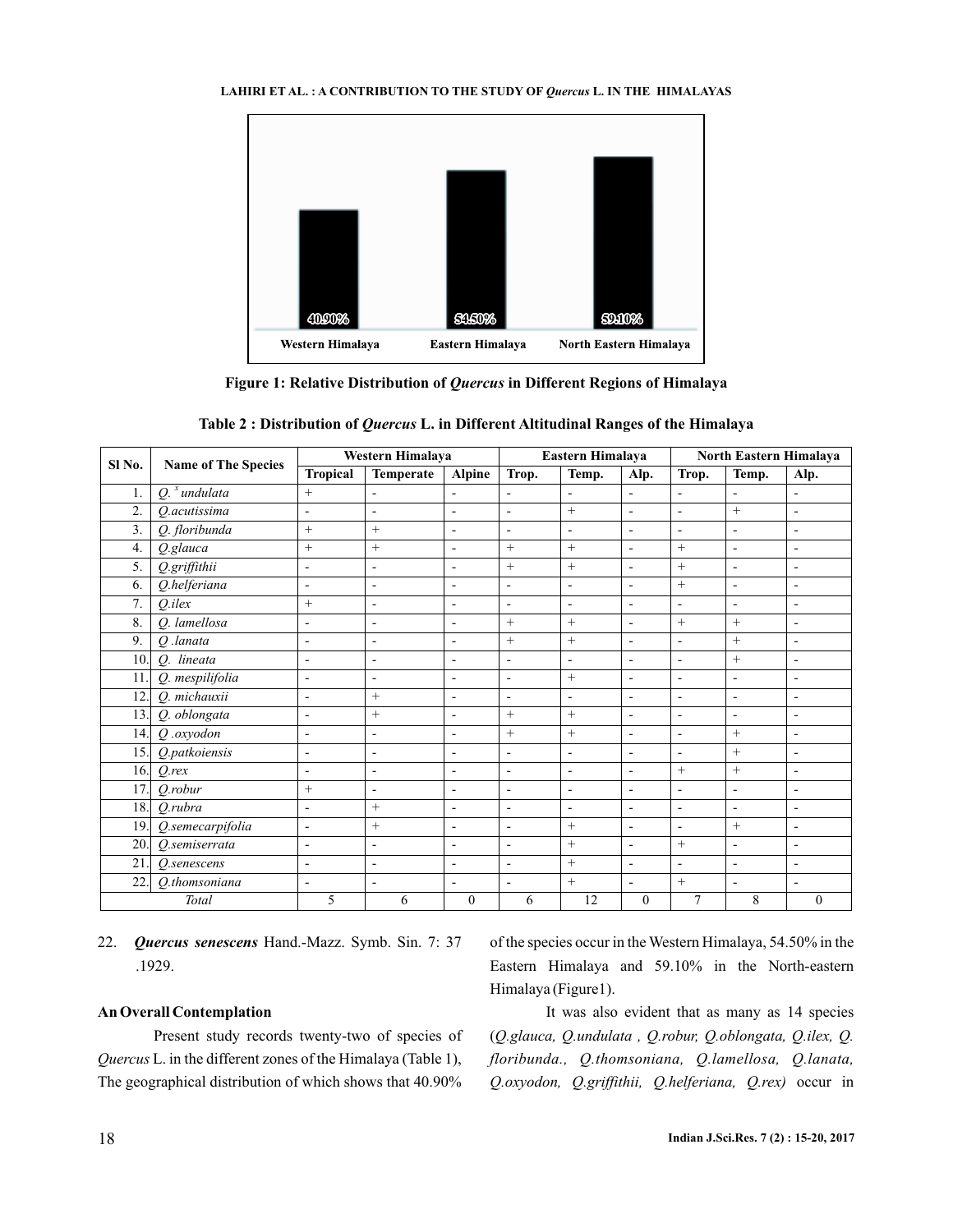

**Figure 2 : Altitudinal Gradient of Prevalence of** *Quercus* **in Himalayans Region** 

tropical and sub-temperate region and 18 species *(Q.glauca,* lineata, Q.semiserrata, Q.rex, Q.rubra) are found in the temperate regions of the Himalaya (Table 2, Figure 2). *Q.semecarpifolia, Q. michauxii, Q. oblongata, Q. patkoiensis, Q.thomsoniana, Q.acutissima, Q.lamellosa, Q.oxyodon, Q.mespilifolia, Q.senescens, Q. griffithii, Q.*

### **CONCLUSION**

The Magnoliopsid taxon, thus studied, appears to be fascinating and may be presumed to have evolved as a consequence of high degree of specialization. The evolutionary specialization shows a kind of concomitance of variability with its wide ecological amplitude. In view of all these, the taxon would in all the days to come remain as attractive to taxonomists as it was in the past. However a survey of literature is ample enough to reveal significant lacunae in eco-taxonomic researches in the Himalayan region, especially in the context of the Amentifers which need to be filled up in future.

## **ACKNOWLEDGEMENTS**

Authors are grateful to the Head of The Department, Burdwan University and the Director of Botanical Survey of India for providing facilities.

# **REFERENCES**

- Balakrishnan, N.P., 1983. Flora of Jowai and vicinity Meghyalaya. Botanical Survey of India, P.O Botanic Garden, Howrah., 2: 456-457.
- Cronquist, A.,1981. An Integrated System of Classification of Flowering Plants. Columbia University Press, NewYork: 223-225.
- Chowdhery, H.J. and Wadhwa B.M., 1984. Flora of Himachal Pradesh Analysis. Botanical Survey of India : 669-671.
- Deb, D.B., 1981. The Flora of Tripura State. Today & Tomorrow Printer and Publisher. 1:200.
- Forman.L.L. 1964. Trigonobalanus, a new genus of Fagaceae, with notes on the classification of the family. Kew Bull. 17: 381-396.
- Grierson A. J. C and Long D. G., 1991. Flora of Bhutan. Royal Botanic Garden, Edinburgh. 2(1): 75-79.
- Gupta, R.K., 1968. Flora of Nainitalensis. Navayug Traders: 334-337.
- Hajra P. K.A., 1996. Contribution to the Flora of Namdhapa Arunachal Pradesh, Botanical Survey of India: 299.
- Hooker. J. D., 2006, The Flora of Bitish India. Shiva Offset Press.  $V: 600-619$ .
- Kanjilal, D.E and Das, A.1940. Flora of Assam. Prabasi 4: 304-313.
- Mukherjee A., 1988. The Flowering Plants of Darjeeling. Atma Ram and Sons.pp. 206.